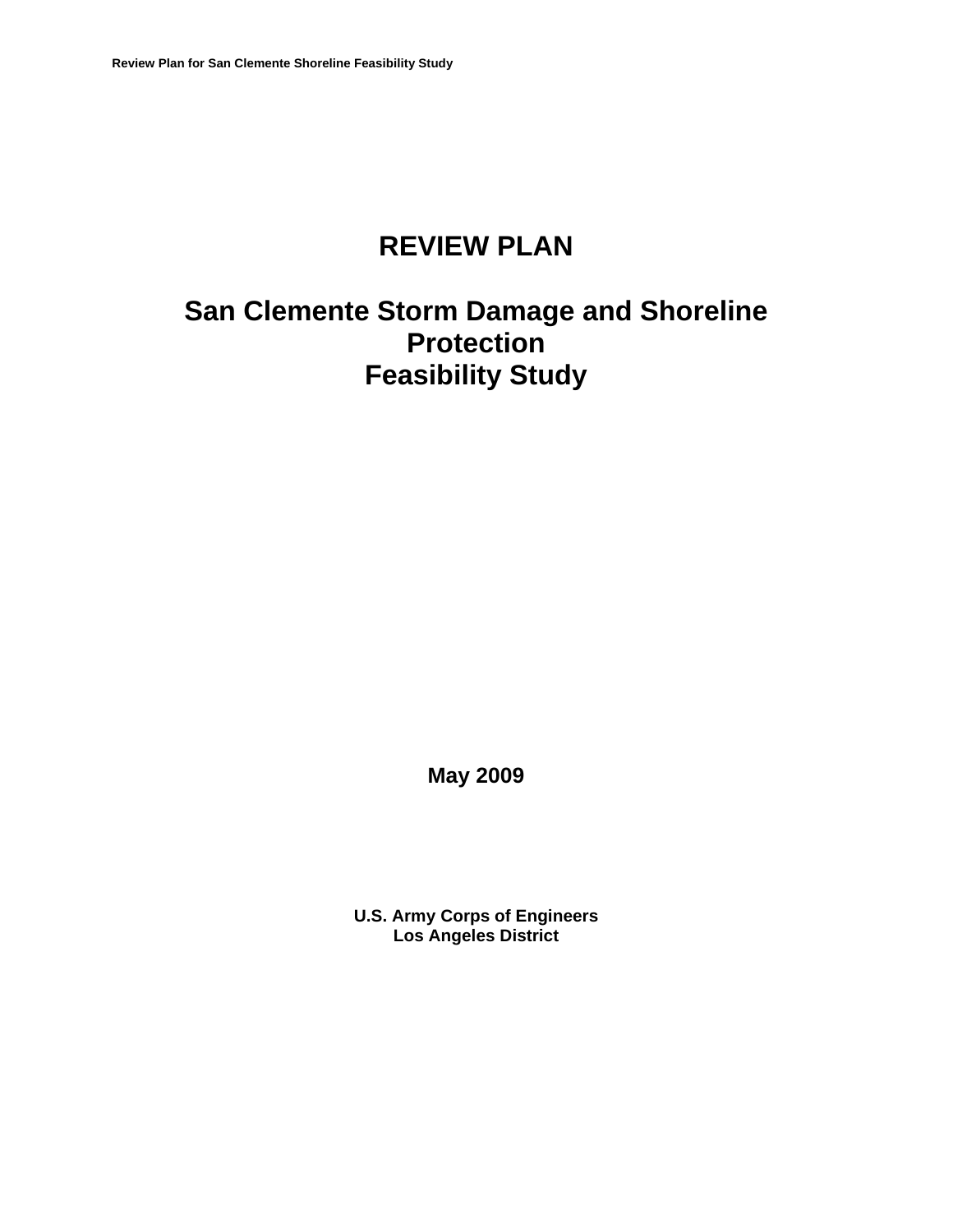#### **Date:** May 15, 2009

**Subject:** Review Plan Approval for *San Clemente Shoreline Feasibility Study*

The attached Review Plan for the San Clemente Shoreline Protection Feasibility Study has been prepared in accordance with EC 1105-2-410, *Review of Decision Documents* (22 Aug 2008).

The Review Plan has been made available for public comment, and the comments received have been incorporated into the Review Plan. The Review Plan has been coordinated with the Coastal Storm Damage Reduction Planning Center of Expertise of the North Atlantic Division, which is the lead office to execute this plan. For further information, contact the PCX at (718) 765-7071. The review plan includes independent external peer review.

I hereby approve this Review Plan, which is subject to change as study circumstances require, consistent with study development under the Project Management Business Process. Subsequent revisions to this Review Plan or its execution will require new written approval from this office.

> Janice L Dombi Colonel, US Army South Pacific Division Commander US Army Corps of Engineers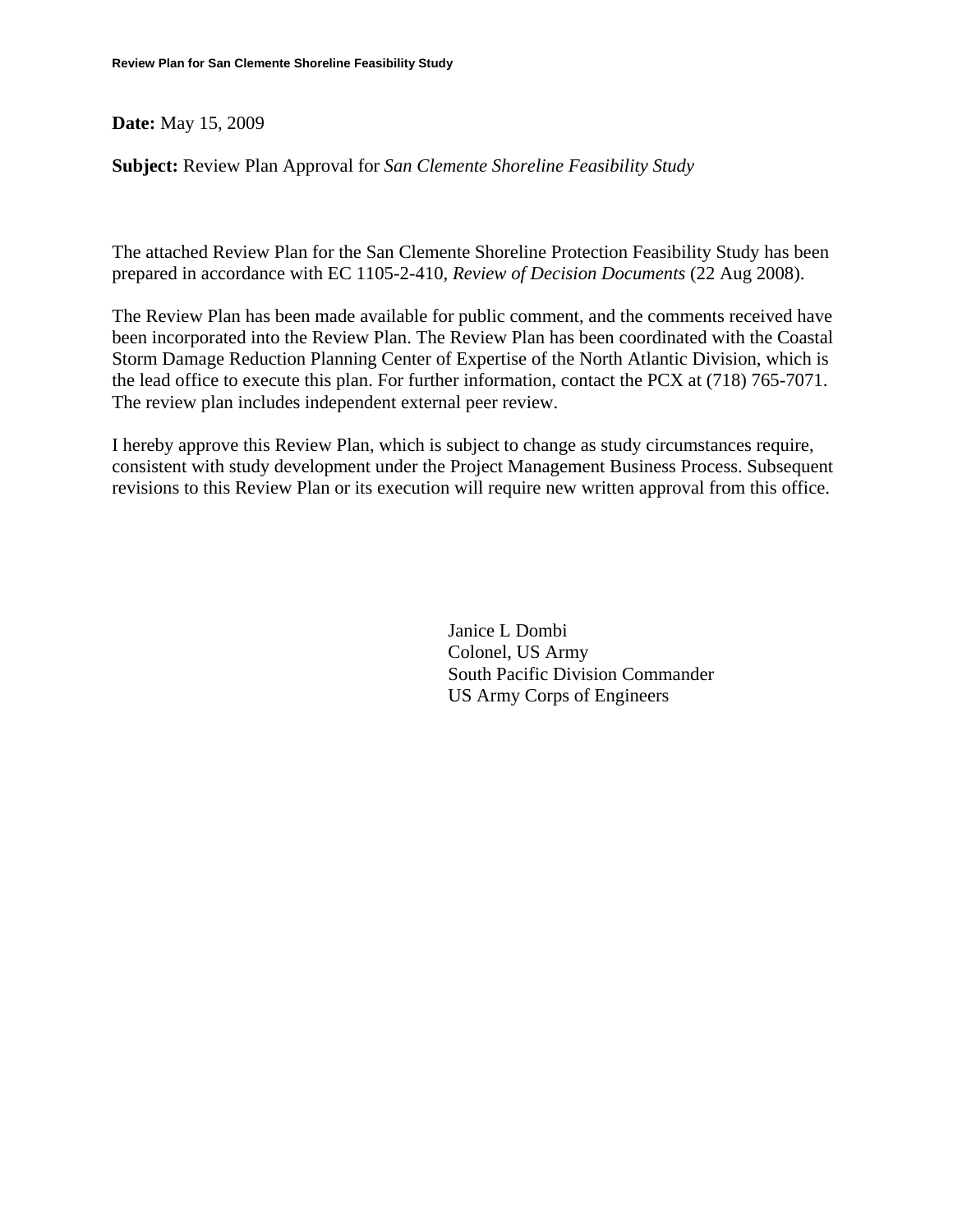## **Table of Contents**

| $\mathbf{1}$   |     |  |
|----------------|-----|--|
|                | 1.1 |  |
|                | 1.2 |  |
|                | 1.3 |  |
|                | 1.4 |  |
|                | 1.5 |  |
|                | 1.6 |  |
| $\overline{2}$ |     |  |
|                | 2.1 |  |
|                |     |  |
|                |     |  |
|                | 2.2 |  |
|                |     |  |
|                | 2.3 |  |
|                |     |  |
|                | 2.4 |  |
|                |     |  |
|                |     |  |
|                | 2.5 |  |
| 3              |     |  |
| 3.1            |     |  |
|                | 3.2 |  |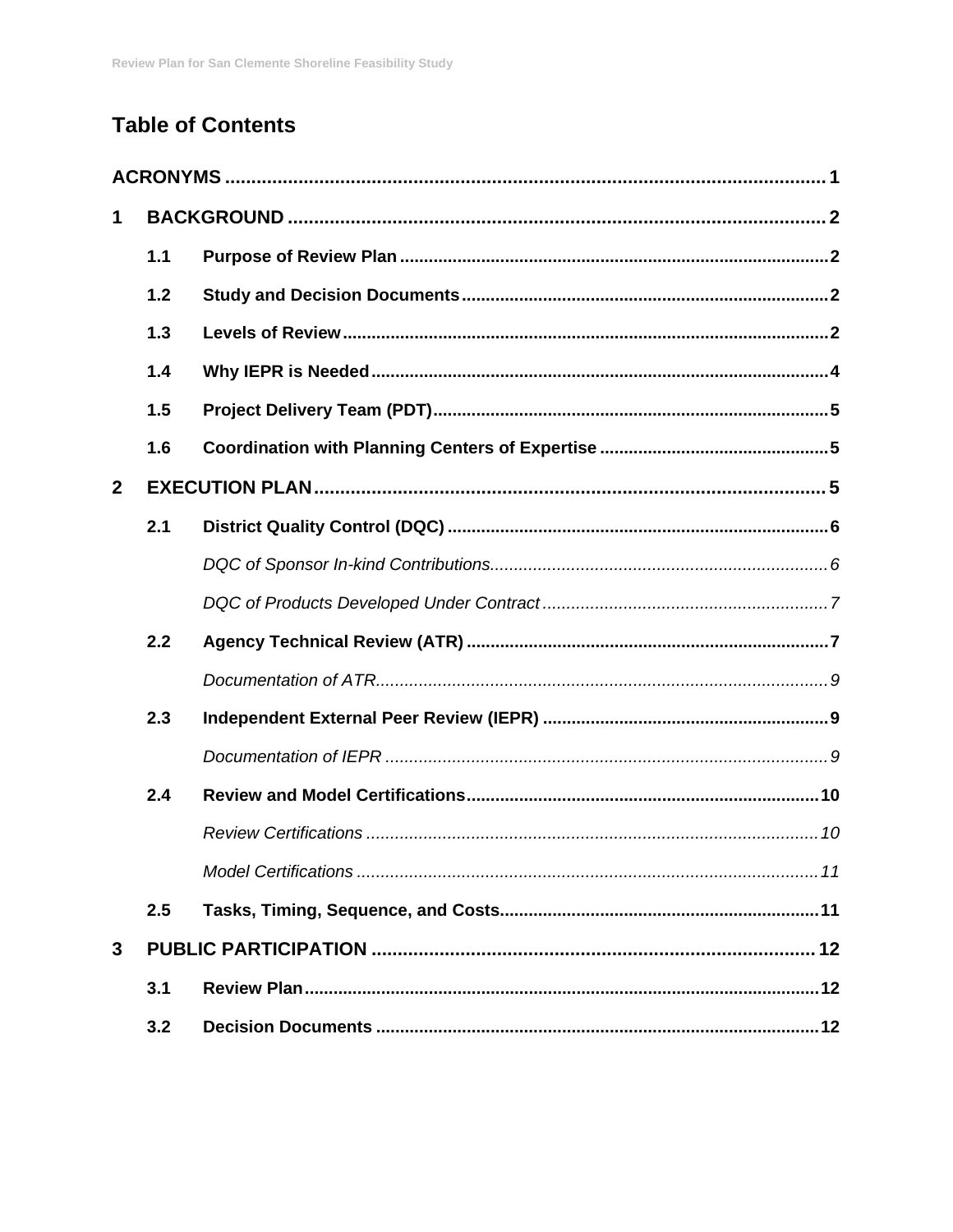## **Acronyms**

| ASA (CW)     | Assistant Secretary of the Army, Civil Works                       |
|--------------|--------------------------------------------------------------------|
| <b>ATR</b>   | <b>Agency Technical Review</b>                                     |
| <b>DQC</b>   | <b>District Quality Control</b>                                    |
| DX           | Directory of Expertise                                             |
| EIR          | <b>Environmental Impact Report</b>                                 |
| <b>EIS</b>   | <b>Environmental Impact Statement</b>                              |
| <b>IEPR</b>  | Independent External Peer Review                                   |
| <b>MSC</b>   | Major Subordinate Command                                          |
| <b>NEPA</b>  | <b>National Environmental Protection Act</b>                       |
| <b>OEO</b>   | <b>Outside Eligible Organization</b>                               |
| <b>PCX</b>   | Planning Center of Expertise                                       |
| PCX-CSDR     | <b>Coastal Storm Damage Reduction Planning Center of Expertise</b> |
| <b>PDT</b>   | Project Delivery Team                                              |
| <b>PMP</b>   | Project Management Plan                                            |
| <b>SPD</b>   | <b>South Pacific Division</b>                                      |
| <b>SPL</b>   | Los Angeles District                                               |
| <b>USACE</b> | <b>US Army Corps of Engineers</b>                                  |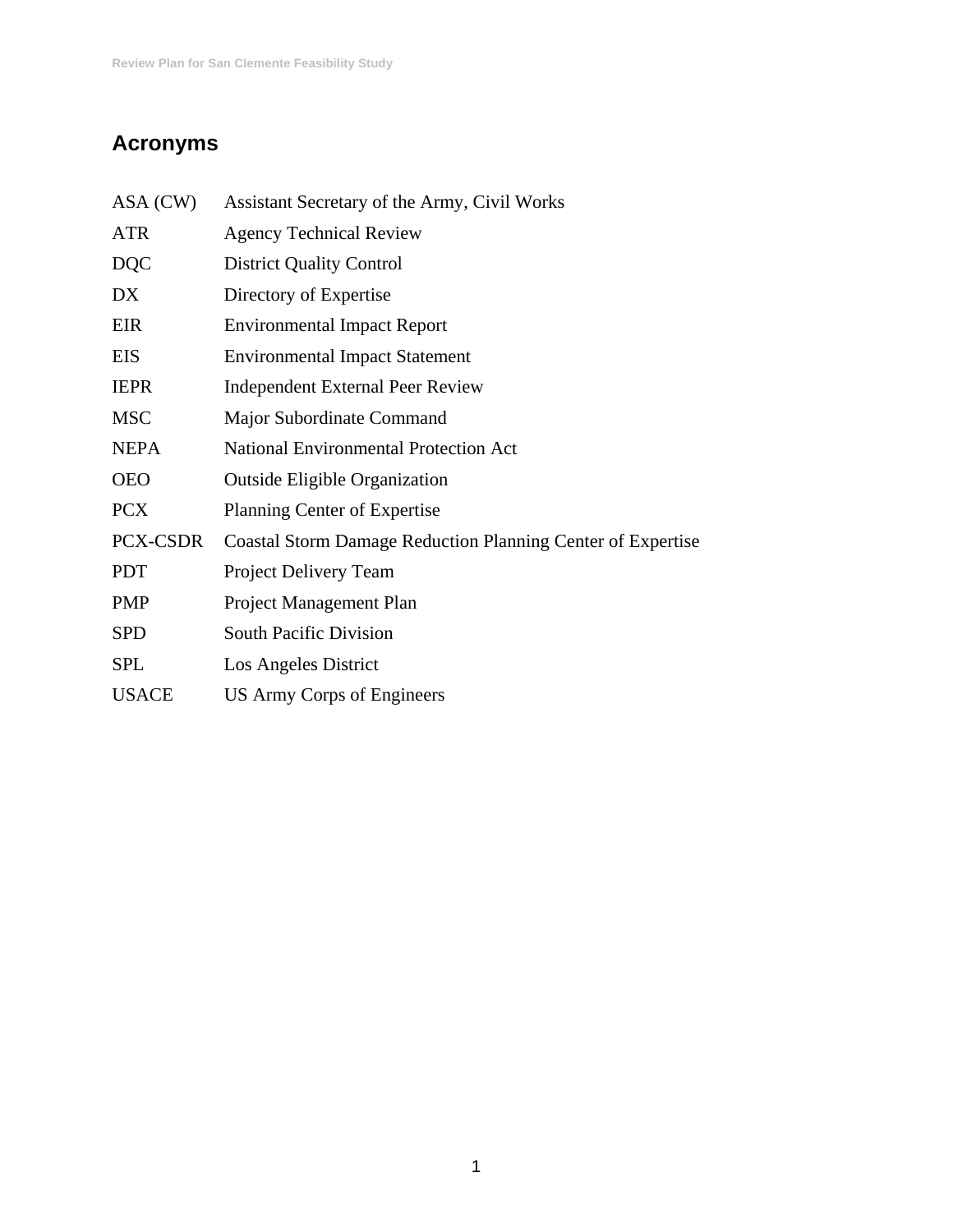## **1 Background**

## *1.1 Purpose of Review Plan*

This Review Plan describes the scope and execution of review for the *San Clemente Shoreline Feasibility Study*, in accordance with Engineering Circular 1105-2-410, *Review of Decision Documents* (August 22, 2008). This Review Plan is a stand-alone component of the *San Clemente Shoreline Feasibility Study Project Management Plan (PMP), which was last updated in 2007.* 

## *1.2 Study and Decision Documents*

The San Clemente Shoreline Feasibility Study area is located along the Pacific Ocean coastline in the City of San Clemente, Orange County, California. San Clemente is the southernmost city in Orange County and is bounded by the Camp Pendleton Marine Base and San Onofre State Beach Park to the south; and to the north, by the communities of Capistrano Shores and Dana Point. The original total study area encompasses the City of San Clemente and extends from San Mateo Point, located at the southern boundary of the City, to Dana Point Harbor for a total distance of approximately 7.5 miles (12.1 kilometers). After analysis of each section it was determined that only reach 6 of the original 10 reaches has the potential for a justified project based on economic analysis.

Running along the entire length of the San Clemente shoreline is a portion of the Lossan (Los Angeles to San Diego) railroad corridor, a major passenger rail line linking San Diego to the rest of the United States, owned by the Orange County Transportation Authority (OCTA). This commuter rail corridor is among the busiest in the country and separates the beach from the bluff.

The recommended plan is developed by considering the storm damage reduction and recreational potential of various beach fill configuration alternatives and optimization based on the average annual benefits and the benefit/cost ratio. Primary optimization parameters of each alternative are the dimensions of the beach width and if needed a sacrificial beach width of the cross-sectional design profile. An array of base beach widths and sacrificial beach widths, ranging from 0 to 40 meters, yields a matrix of project alternatives.

A draft feasibility report and an environmental impact statement/environmental impact report (EIS/EIR) for the study are underway.

Feasibility reports and EIS/EIRs are decision documents. That is, they are documents prepared for the purpose of obtaining Congressional authorization. All USACE decision documents are subject to review.

## *1.3 Levels of Review*

The decision documents prepared for the *San Clemente Shoreline Feasibility Study* will be subject to four types of review: District Quality Control (DQC), Agency Technical Review (ATR), Independent External Peer Review (IEPR), public review, state and agency review, and Washington-level Policy and Compliance Reviews.

DQC is the review of basic science and engineering work products focused on fulfilling the project quality requirements defined in the PMP Quality Control Plan. DQC will be managed in the Los Angeles District (SPL). DQC applies the tools outlined in the quality management plans for SPL and the South Pacific Division (SPD), the district's Major Subordinate Command (MSC). Basic quality control tools include a Quality Management Plan providing for seamless review, quality checks and reviews,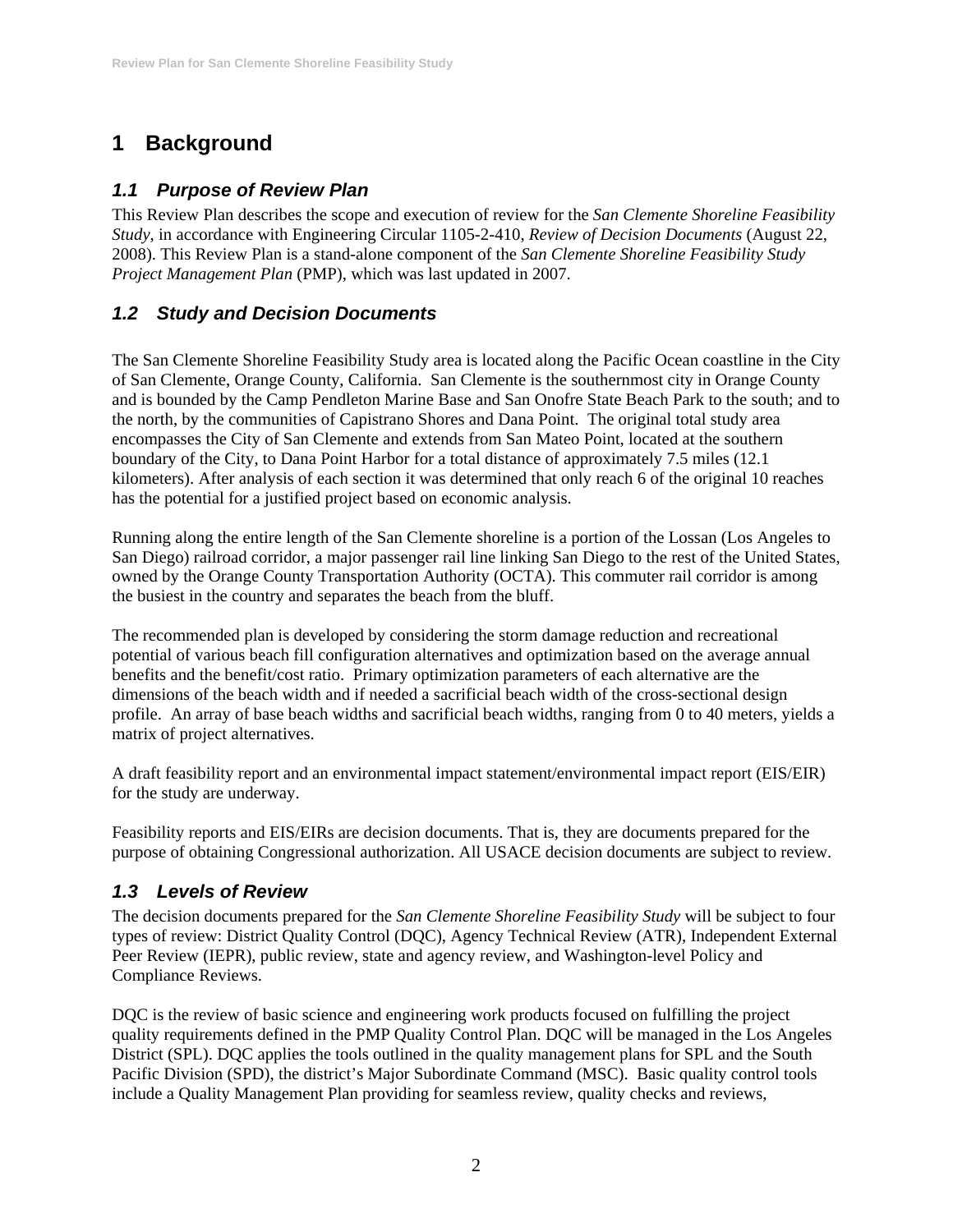supervisory reviews, Project Delivery Team (PDT) reviews, etc. Additionally, the PDT is responsible for a complete reading of the report to assure the overall integrity of the report, technical appendices and the recommendations before approval by the District Commander.

ATR is an in-depth review that ensures the proper application of clearly established criteria, regulations, laws, codes, principles, and professional practices. ATR also assures that all work products coherently fit together. ATR will be managed within USACE and conducted by a qualified team from outside of the home district. The lead Corps Planning Center of Expertise (PCX) for the study, the Coastal Storm Damage Reduction PCX (PCX-CSDR), will identify the ATR team leader and members. ATR teams will be comprised of senior USACE personnel (Regional Technical Specialists (RTS), etc.), and may be supplemented by outside experts as appropriate. The ATR team leader shall be outside of SPD. Candidates may be nominated by the home district.

IEPR addresses all planning, engineering, economics, and environmental analyses in the feasibility study. This review evaluates the assumptions that support the analyses, as well as the soundness of models, surveys, investigations, and methods. IEPR will be coordinated through the PCX-CSDR. The PCX will select an outside eligible organization (OEO) to manage the IEPR. The OEO will assemble a panel of independent experts to conduct IEPR.

IEPR is applied in cases that meet certain criteria where the risk and magnitude of the proposed project are such that a critical examination by a qualified team outside of USACE is warranted. The criteria for application of IEPR are:

- (1) The total project cost exceeds \$45 million
- (2) There is a significant threat to human life
- (3) It is requested by a State Governor of an affected state
- (4) It is requested by the head of a Federal or state agency charged with reviewing the project if he/she determines the project is likely to have a significant adverse impact on resources under the jurisdiction of his/her agency after implementation of proposed mitigation (the Chief has the discretion to add IEPR under this circumstance)
- (5) There is significant public dispute regarding the size, nature, effects of the project
- (6) There is significant public dispute regarding the economic or environmental cost or benefit of the project
- (7) Cases where information is based on novel methods, presents complex challenges for interpretation, contains precedent-setting methods or models, or presents conclusions that are likely to change prevailing practices
- (8) Any other circumstance where the Chief of Engineers determines IEPR is warranted.

IEPR may be appropriate for feasibility studies; reevaluation studies; reports or project studies requiring a Chiefs Report, authorization by Congress, or an EIS; and large programmatic efforts and their component projects. IEPR is managed by an outside eligible organization (OEO) that is described in Internal Revenue Code Section  $501(c)(3)$ , is exempt from Federal tax under section  $501(a)$ , of the Internal Revenue Code of 1986; is independent; is free from conflicts of interest; does not carry out or advocate for or against Federal water resources projects; and has experience in establishing and administering IEPR panels. The scope of review will address all the underlying planning, engineering, including safety assurance, economics, and environmental analyses performed, not just one aspect of the project.

SAR In accordance with Section 2034 and 2035 of WRDA 2007, EC 11052-410, and pending additional guidance requires that all projects addressing flooding or storm damage reduction undergo a SAR during design and construction. Safety assurance factors (significant threat to human life, project cost thresholds, etc) must be considered in the planning and studies phases and in all reviews for those studies. Updated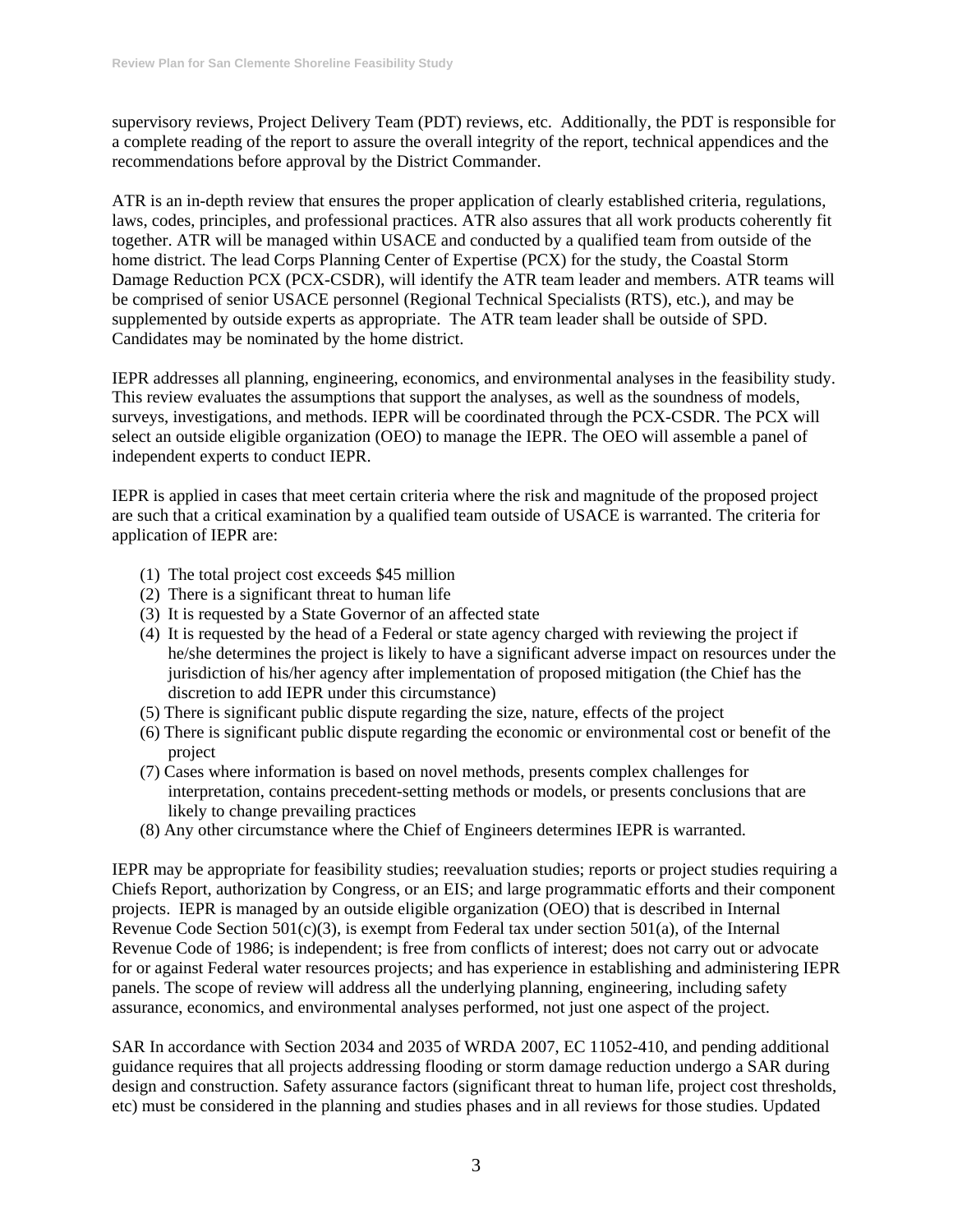guidance on the civil works review process including implementation guidance for Section 2034 and 2035 is under development. This study will address safety assurance factors, which at a minimum will be included in the draft report and appendixes for public and agency review. Prior to preconstruction engineering and design (PED) of the identified for construction, a PMP will be developed that will include SAR's with the selection of external panels to perform the independent external peer reviews during design and construction.

The SAR shall focus on the quality of the surveys and investigations, quality of in-kind-contributions and whether it is certifiable for credit in accordance with EC 1165-2-208, the range of alternatives considered, the models used to assess hazards, the level of uncertainty in assessments, and whether the quality and quantity of engineering per ER 1110-2-1150 are sufficient to ensure public welfare, safety, and health. The purpose of the Safety Assurance Review is to ensure that good science, sound engineering, and public health, safety, and welfare are the most important factors that determine a project's fate. The IEPR for the feasibility report would address SAR of engineering items and assumptions in the report. The Review Plan would be revised, if required, to comply with current Corps guidance on SAR.

Release of the draft document for public review will occur after issuance of the AFB policy guidance memo and concurrence by HQUSACE. A public meeting where oral presentations on scientific issues can be made to the reviewers by interested members of the public. ATR and IEPR reviewers will be provided with all public comments. Public review of this document will occur after the completion of the ATR process and issuance of the HQUSACE policy guidance memo. The public review period will last 45 days.

A formal State and Agency review will occur after the release of the final report is approved by the Civil Works Review Board. However, intensive coordination with these agencies will occur concurrently with the planning process. There may be possible coordinating parties' regarding this project but no specific issues have been raised to date. Upon completion of the review period, comments will be consolidated in a matrix and addressed, if needed. A summary of the comments and resolutions will be included in the document.

Washington-level Policy and Compliance Reviews determine whether the recommendations in the reports and the supporting analyses and coordination comply with law and policy, and warrant approval or further recommendation to higher authority by the Chief of Engineers. Washington-level policy and compliance review is completed before the draft feasibility report and EIS/EIR are released for public review and again before the Chief of Engineers signs his report. The review is conducted by personnel working for USACE headquarters (HQUSACE). Guidance for policy and legal compliance reviews is addressed further in Appendix H, ER 1105-2-100. The technical review efforts addressed in this Circular are to augment and complement the policy review processes by addressing compliance with published Army policies pertinent to planning products, particularly policies on analytical methods and the presentation of findings in decision documents. DQC and ATR efforts are to include the necessary expertise to address compliance with published planning policy.

## *1.4 Why IEPR is Needed*

The final decision as to whether to conduct IEPR or to request a waiver from the Chief of Engineers rests with the SPD Commander. The vertical team (Los Angeles District, SPD, PCX-CSDR, and Headquarters staff involved in the study) will advise the SPD Commander that IEPR is appropriate for the *San Clemente Shoreline Feasibility Study*. IEPR is required when at least one or more of the eight "trigger factors" in Appendix D of the USACE's Water Resources Policies and Authorities Report EC 1105-2-410 are present. In addition, IEPR is required for any project in which the Chief of Engineers determines that circumstances warrant IEPR.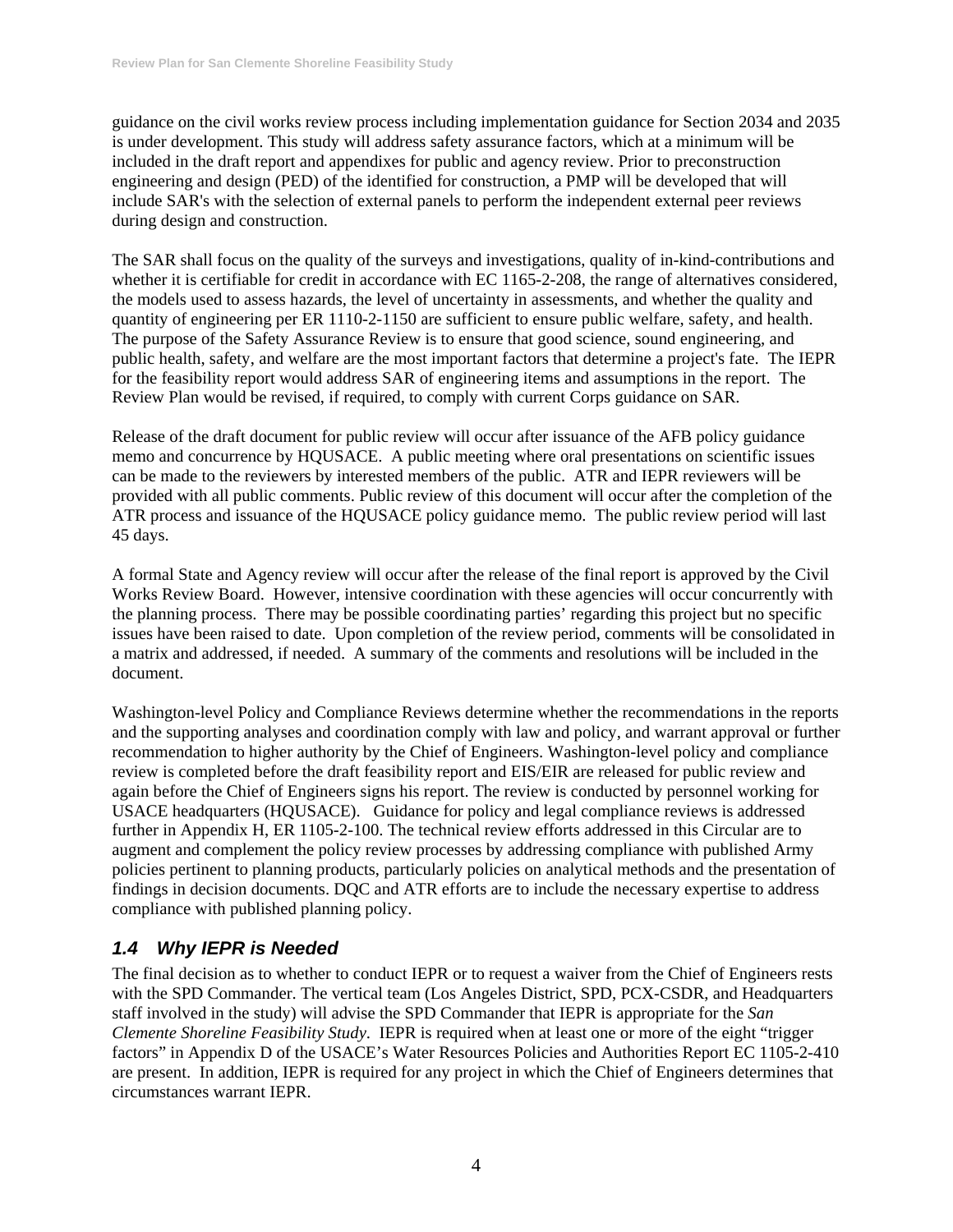It should be noted that the estimated cost of the project is \$22M, with \$9M included for initial construction and \$13M to cover the cost of renourishment over a 50-yr timeline. IEPR may be necessary for the *San Clemente Shoreline Feasibility Study* due to the following applicable trigger factors:

- The project area may experience potential adverse impacts to the existing nearshore habitat and species prior to implementation of mitigation;
- The feasibility study will include an Environmental Impact Statement (EIS)/Environmental Impact Report (EIR);

## *1.5 Project Delivery Team (PDT)*

The Project Delivery Team (PDT) for the *San Clemente Shoreline Feasibility Study* is listed in Table 1. The list will be updated as needed.

| Role                                  | <b>Office/Agency Symbol</b> |
|---------------------------------------|-----------------------------|
| Project Manager                       | <b>CESPL-PM-N</b>           |
| Project Manager                       | City of San Clemente        |
| <b>Budget Analyst</b>                 | CESPL-PM-P-M                |
| Project Scheduler                     | CESPL-PM-PC                 |
| <b>Project Financial Manager</b>      | CESPL-PM-P-M                |
| Lead Planner                          | CESPL-PD-WS                 |
| Economic Evaluation                   | CESPL-PD-E                  |
| <b>Coastal Engineer</b>               | CESPL-ED-DC                 |
| Biologist & Environmental Coordinator | <b>CESPL-PD-RL</b>          |
| Geologist                             | CESPL-ED-GG                 |
| Cost Estimator                        | <b>CESPL-ED-DS</b>          |
| <b>Real Estate</b>                    | <b>CESPL-RE-A</b>           |

| <b>Table 1 Project Delivery Team</b> |  |
|--------------------------------------|--|
|                                      |  |

### *1.6 Coordination with Planning Centers of Expertise*

The *San Clemente Shoreline Feasibility Study* is a single purpose project. The lead Planning Center of Expertise (PCX) for the study is the Coastal Storm Damage Reduction PCX (PCX-CSDR).

The budgeted total costs for PCX coordination and review for the study are:

| <b>Activity</b>                        | <b>Budget</b> |
|----------------------------------------|---------------|
| PCX Coordination & Review Draft Report | \$10,000      |
| Coordination & Review Final Report     | \$5,000       |
| PCX Coordination, Post-Final Report    | \$5,000       |

If additional project purposes are identified later, the Los Angeles District will initiate coordination with the appropriate PCX.

## **2 Execution Plan**

This chapter of the Review Plan explains how DQC, ATR, and IEPR will be carried out for the study.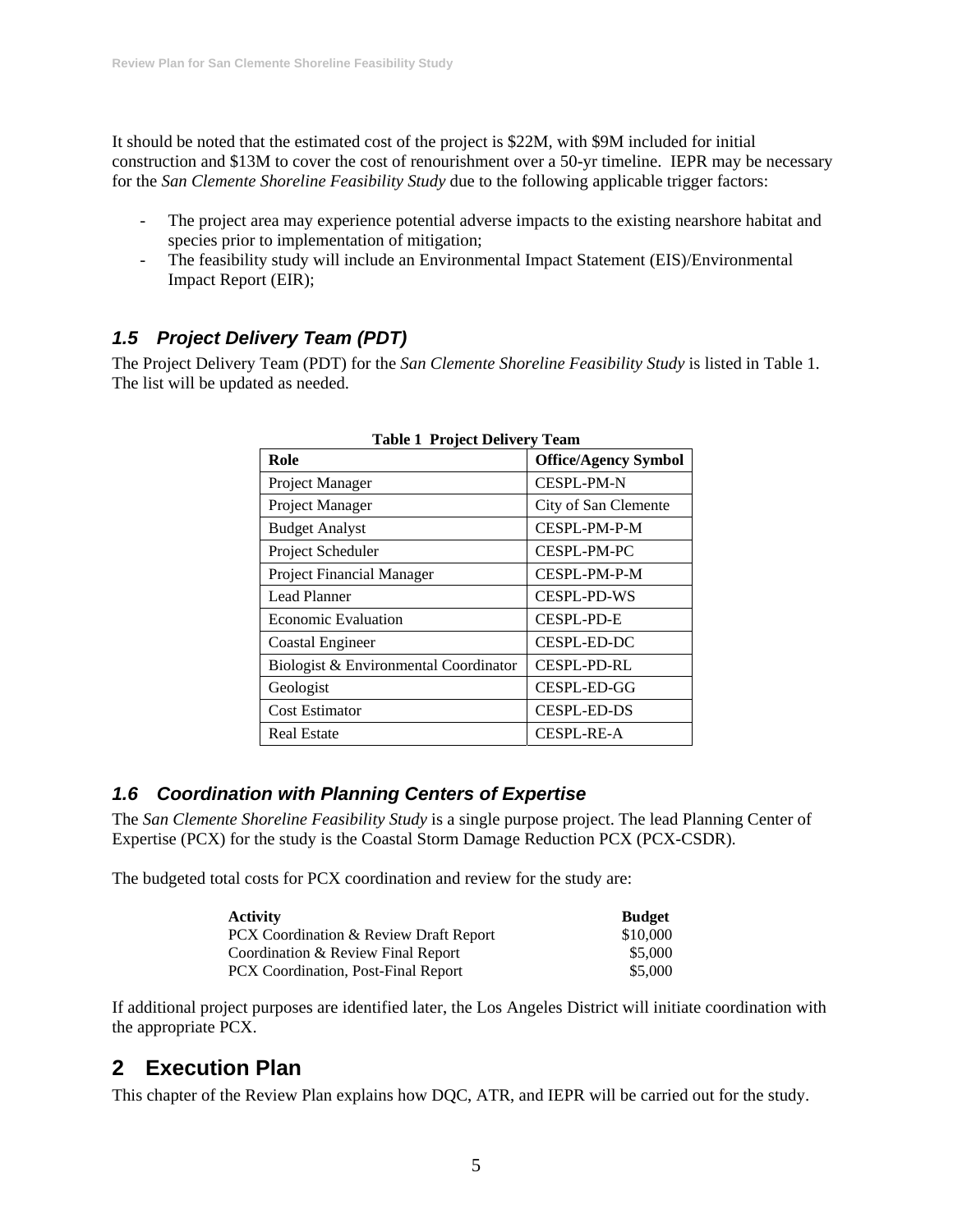## *2.1 District Quality Control (DQC)*

Procedures for DQC for the *San Clemente Shoreline Feasibility Study* are outlined in the:

- *South Pacific Division Quality Management Plan*, CESPD R 1110-1-8 (December 30, 2002): o Appendix C, *Quality Management of Planning Products* (September 20, 2004);
- *Los Angeles District Quality Management Plan*, CESPL OM 1105-1-2, (January 25, 2000): o Appendix A, *Planning Subplan* (January 25, 2000); and
- "Quality Control Plan"*,* in *San Clemente Shoreline Feasibility Study Project Management Plan*  (2007).

The quality control objectives for the study include ensuring that feasibility phase products and analyses:

- meet customer (Federal and non-Federal sponsor) requirements;
- comply with applicable laws, regulations, policies, and sound technical practices of the disciplines involved;
- are of adequate scope and level of detail;
- are consistent, logical, accurate, and comprehensive;
- are based on convincing and consistent assumptions, especially those related to the probable/most likely future with and without-project conditions;
- adequately describe the problems and opportunities, planning objectives and constraints, existing conditions, future without-project conditions, and future with-project conditions to support recommendations;
- tell a coherent planning story; and
- address outstanding action items from milestone conferences, issue resolution conferences, and other reviews.

The PDT and each team member's supervisors will be responsible for DQC.

Design checks and other internal reviews will be carried out as routine management practices in technical divisions. This includes checking work to assure basic assumptions and calculations are error-free. These checks will be performed by staff responsible for the work.

Supervisory review will be managed by section chiefs and branch chiefs to ensure that appropriate criteria is established, correct methodology is followed, appropriate data is used, and computations are accurate.

Additionally, PDT members will be responsible for assuring the overall integrity of the feasibility report, EIS/EIR, technical appendices, and recommendations before approval by the District Commander.

The Los Angeles District's Office of Counsel is responsible for the legal review of the feasibility report and EIS/EIR. Legal review involves a critical examination of the documents to ensure compliance with applicable laws, policies, and regulations.

### DQC of Sponsor In-kind Contributions

Sponsor is responsible for quality control of In-Kind contributions, presented in Table 2. The responsible technical PDT member will be responsible for DQC of the Sponsor's In-kind work products via seamless single and product reviews. Upon completion of the In-kind work products, the Sponsor shall request credit, for which the Los Angeles District will then determine the reasonableness, allocability and allowability in accordance with the PMP and FCSA. Quality assurance review of the products developed under contract for the *San Clemente Shoreline Feasibility Study* will be performed by the ATR team, through seamless single discipline and product reviews. This process will ensure that products developed under contract are in compliance with applicable laws, regulations, and sound technical practices.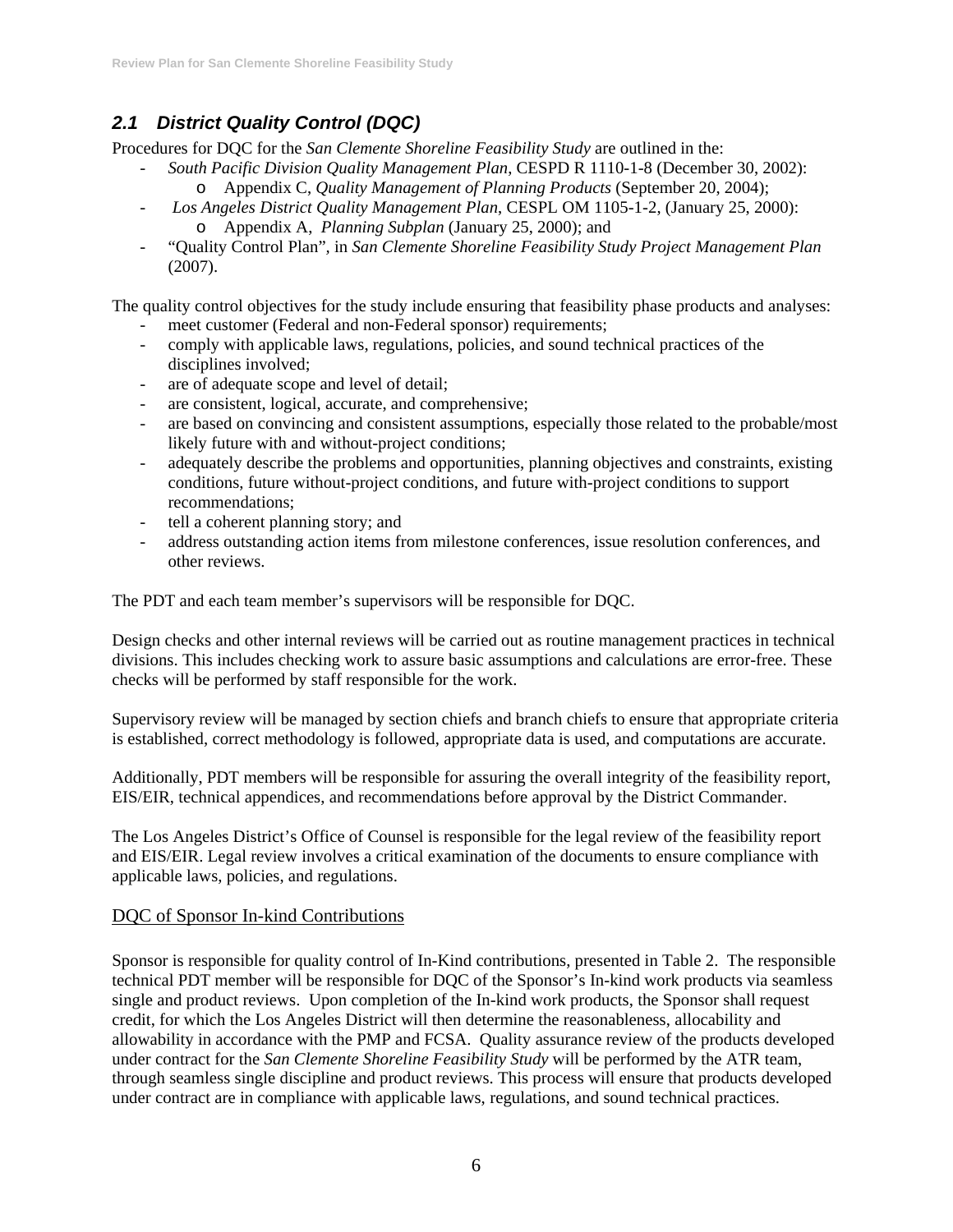| Table 2 Spoilsor III-Kind Credit                                      |                       |                                        |                            |  |
|-----------------------------------------------------------------------|-----------------------|----------------------------------------|----------------------------|--|
| <b>Project Delivery Team</b><br><b>Work Group</b>                     | <b>Total</b><br>Labor | Non-<br>Labor<br>e.g.<br><b>Travel</b> | <b>Totals</b><br>(Rounded) |  |
| <b>Study Start to F3 Milestone (Baseline Conditions)</b>              |                       |                                        |                            |  |
| Sponsor In-Kind                                                       | \$152,000             | \$0                                    | \$153,000                  |  |
| <b>Subtotal</b>                                                       | \$152,000             | \$0                                    | \$152,000                  |  |
| F-3 to F-4 Milestone Work (Analysis of Alt Plans)                     | \$35,000              | \$0                                    |                            |  |
| Sponsor In-Kind<br><b>Subtotal</b>                                    | \$35,000              | \$0                                    | \$35,000<br>\$35,000       |  |
| <b>F-4 Milestone to Public Draft Report</b>                           |                       |                                        |                            |  |
| Sponsor In-Kind                                                       | \$0                   |                                        | \$0                        |  |
| <b>Subtotal</b>                                                       | \$0                   | \$0                                    | \$0                        |  |
| <b>Public Draft to Final Report (F-5 to F-8</b><br><b>Milestone</b> ) |                       |                                        |                            |  |
| Sponsor In-Kind                                                       | \$32,500              |                                        | \$32,500                   |  |
| <b>Subtotal</b>                                                       | \$32,500              | \$0                                    | \$32,500                   |  |
| <b>Final Report Processing (to Chief's Report)</b>                    |                       |                                        |                            |  |
| Sponsor In-Kind                                                       | \$0                   |                                        | \$0                        |  |
| <b>Subtotal</b>                                                       | \$0                   | \$0                                    | \$0                        |  |
| <b>Total</b>                                                          | \$219,500             | \$0                                    | \$219,500                  |  |

#### **Table 2 Sponsor In-Kind Credit**

#### DQC of Products Developed Under Contract

Contractors are responsible for the quality control of products developed under contract. The responsible function chief at the Los Angeles District will review and approve the sponsor's quality control plan. The sponsor will then be responsible for managing and providing input to the contractor and ensuring that the contractor meets the requirements of the contract. Quality assurance review of the products developed under contract for the *San Clemente Shoreline Feasibility Study* will be performed by the ATR team, through seamless single discipline and product reviews. This will ensure that products developed under contract are in compliance with applicable laws, regulations, and sound technical practices.

DQC will also include single discipline seamless peer review and multi-discipline product review. These are forms of ATR, described in the next section.

### *2.2 Agency Technical Review (ATR)*

The purpose of ATR is to:

- ensure that the appropriate problems and opportunities are addressed;
- confirm that appropriate solutions are considered;
- confirm that the appropriate solution is recommended;
- assure that accurate cost, scheduling, and associated risks are presented;
- confirm that the recommended solution: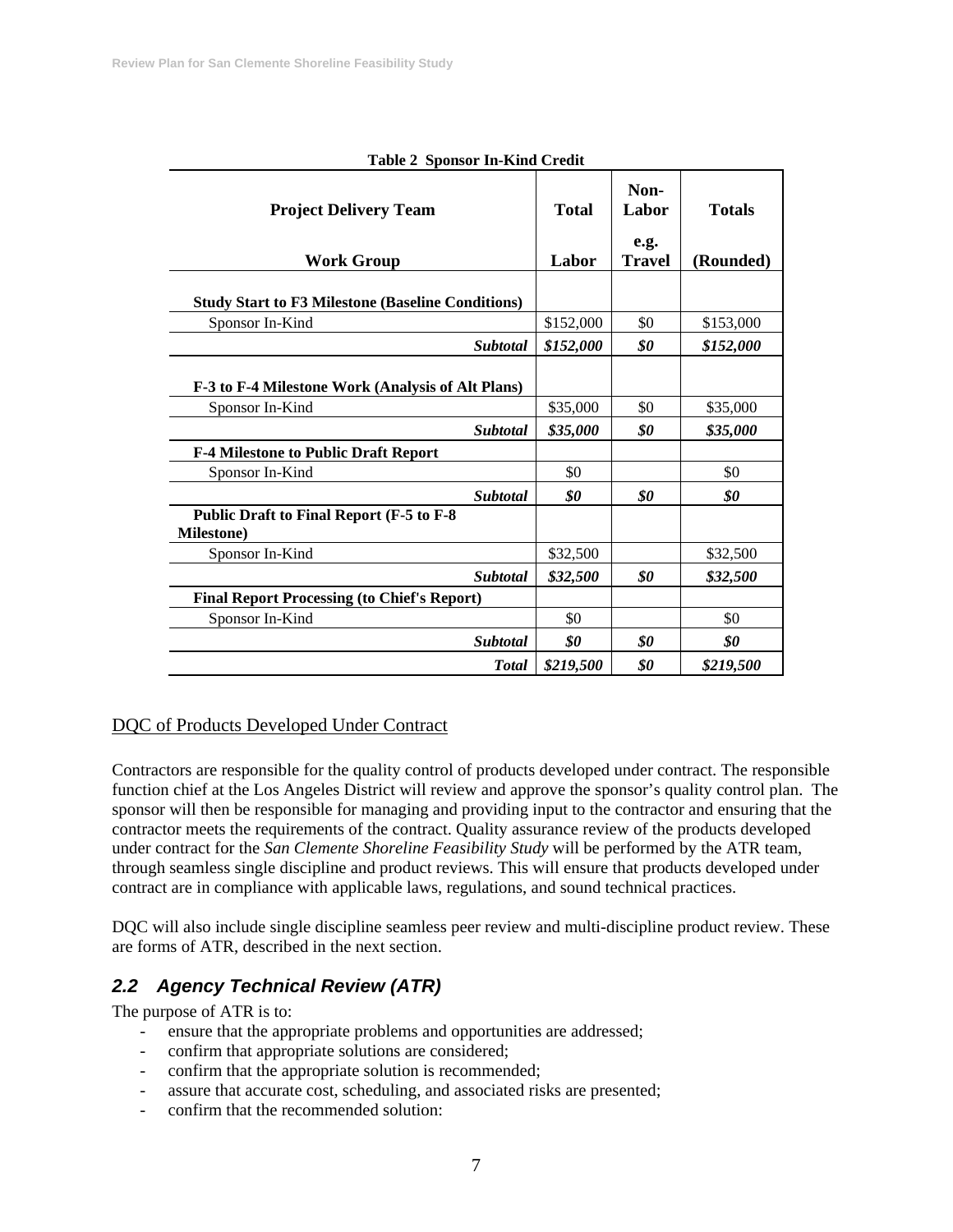- o warrants USACE participation,
- o is in accord with current policies,
- o can be implemented in accordance with environmental laws and statutes, and
- o has a sponsor willing and able to fulfill the non-Federal responsibilities; and to
- ensure that the decision document appropriately represents the views of the Corps of Engineers, the Army, and the President.

The budgeted total costs for ATR are as follows:

| <b>Activity</b>     | <b>Budget</b> | <b>Start</b> | Finish         |
|---------------------|---------------|--------------|----------------|
| ATR of Draft Report | \$30,000      | August 2009  | September 2009 |

The PDT estimates that approximately nine reviewers will be needed for ATR of the *San Clemente Shoreline Feasibility Study*, based on the disciplines required to develop the feasibility report and EIS/EIR. Table 3 presents the proposed ATR team.

| <b>Name</b> | <b>Discipline</b>         | <b>Office</b>             | Qualifications | Years of<br><b>Experience</b> |
|-------------|---------------------------|---------------------------|----------------|-------------------------------|
| <b>TBA</b>  | <b>ATR Team Leader</b>    | <b>NAD</b><br>(tentative) |                | <b>TBD</b>                    |
| <b>TBA</b>  | Plan Formulation          | <b>NAD</b>                |                | TBD                           |
| <b>TBA</b>  | Environmental             | <b>SPK</b>                |                | TBD                           |
| <b>TBA</b>  | Coastal Engineering       | <b>SPN</b>                |                | TBD                           |
| <b>TBA</b>  | <b>Cultural Resources</b> | <b>SPK</b>                |                | TBD                           |
| <b>TBA</b>  | Geotechnical              | <b>NAB</b>                |                | TBD                           |
| <b>TBA</b>  | Economics                 | <b>SPD</b>                |                | TBD                           |
| <b>TBA</b>  | <b>Cost Engineering</b>   | <b>NWW</b>                |                | <b>TBD</b>                    |
| <b>TBA</b>  | <b>Real Estate</b>        | <b>SPD</b>                |                | <b>TBD</b>                    |

Table 3 will be updated as ATR team members are finalized, to show their names, qualifications, and years of experience.

The ATR team will conduct ATR in two stages: seamless single discipline review and product review.

**Seamless Single Discipline Review** is the on-going review of interim work products. As these work products are completed, and before they are shared with other members of the PDT or integrated into the overall study, PDT members should contact their ATR team counterparts for review. ATR team members provide immediate review consistent with the scope and complexity of the products. Interim work products may be reviewed once or iteratively.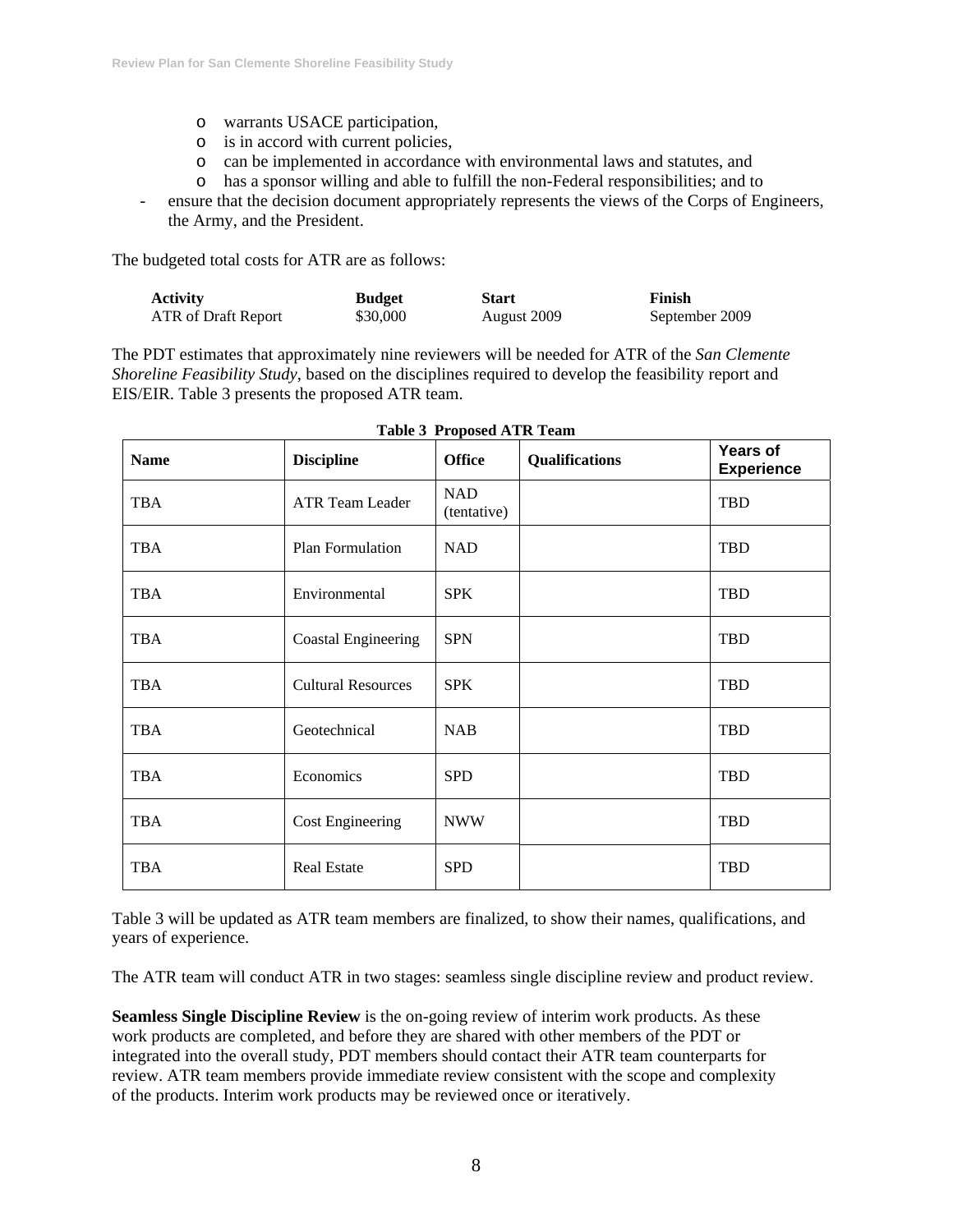**Product Review** is the review of the draft and final feasibility report, technical appendices, and EIS/EIR. Recommendations and comments will be provided by the ATR team. ATR of these products will occur before they are released for public comment and review.

#### Documentation of ATR

For seamless review, ATR team members will use the software system DrChecks to document their reviews. Additionally, for each review, team members should file a memorandum recording the nature and scope of the review with the Review Team Leader. The purpose of this documentation is to minimize re-review.

For product review, DrChecks will be used to document all review comments, PDT responses, and associated resolutions. The ATR team will meet to sort, review, compare, and reconcile their individual comments into a draft assessment of the decision document. This assessment will raise technical issues and questions concerning the document and make suggestions for modifying the document. The PDT and local sponsor's representatives will be given an opportunity to comment on the draft assessment. The final assessment will be submitted to the Planning Division Chief at the home district. Review team files will be readily available to all members of the review team and PDT and to HQUSACE during quality assurance reviews.

## *2.3 Independent External Peer Review (IEPR)*

The PCX-CSDR will contract with an outside eligible organization (OEO) to manage IEPR. The OEO will select IEPR panel members using the National Academy of Science's policy for selecting reviewers. The IEPR panel will consist of recognized independent experts from outside of USACE, with disciplines appropriate for the type of review being conducted. The PCX-CSDR will make the final decision regarding the disciplines and number of panel members.

The *San Clemente Shoreline Feasibility Study* PDT anticipates that the following disciplines or expertise will be needed for IEPR:

- Economics-Coastal Storm Risk Management
- Coastal Engineering
- Marine Biology

#### Documentation of IEPR

DrChecks<sup>sm</sup> will be used to document all IEPR comments and to aid in the preparation of a Review Report.

The Review Report shall include the following:

- the names of reviewers, their organizational affiliations, and their credentials and relevant experiences;
- the charge to the reviewers;
- a description of the nature of the panel's review and its findings and conclusions; and
- a verbatim copy of each reviewer's comments, or a summary of the views of the panel, including any disparate and dissenting views.

The Los Angeles District, with assistance from the PCX, will prepare a proposed written response to the Review Report that explains:

- the agreement or disagreement with the views expressed in the report;
- the actions undertaken or to be undertaken in response to the report; and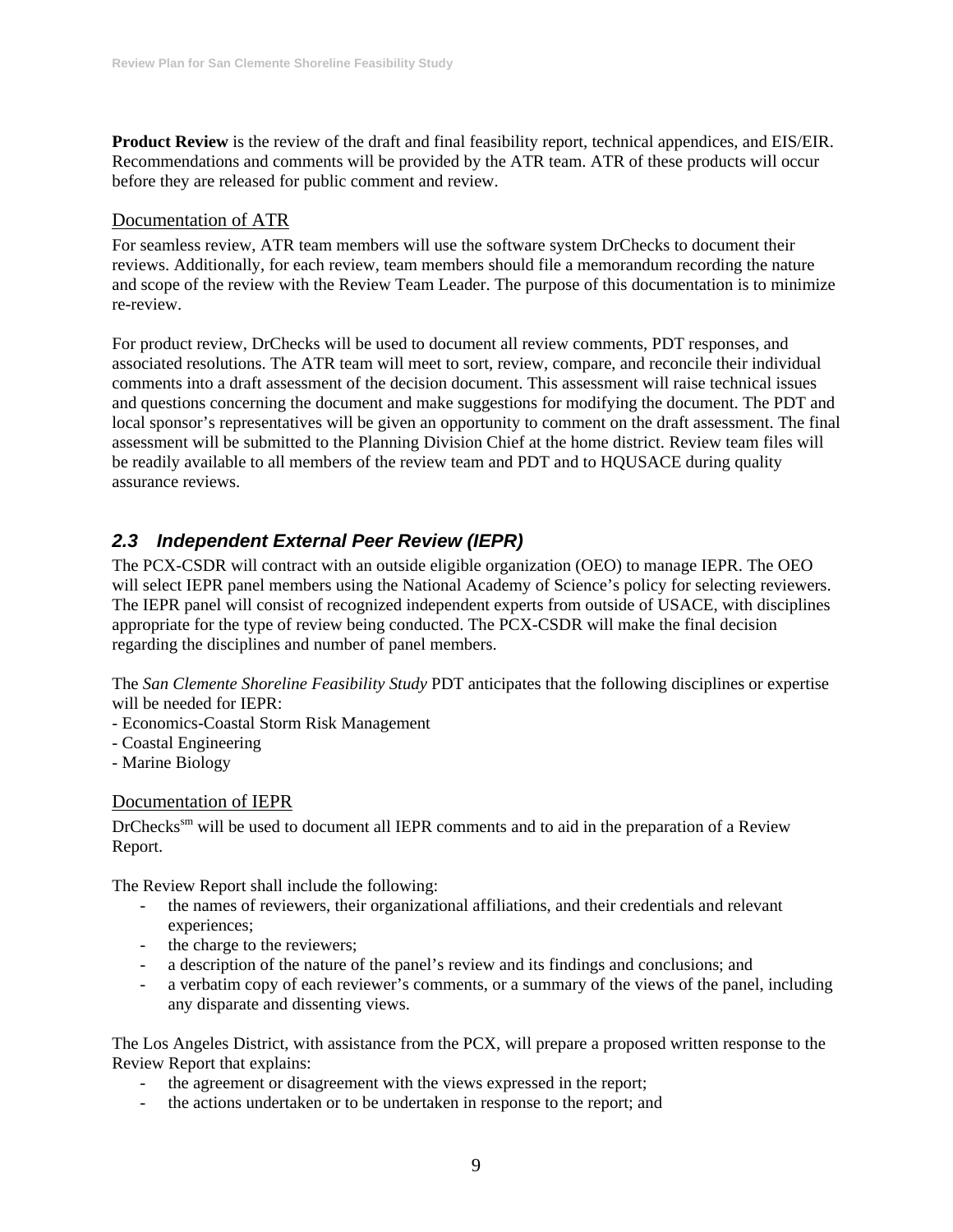the reasons those actions are believed to satisfy the key concerns stated in the report (if applicable).

The proposed response will be coordinated with the SPD support teams and HQUSACE to ensure consistency with law, policy, project guidance, ongoing policy and legal compliance review, and other USACE or National considerations. Upon satisfying its concerns, HQUSACE will determine the appropriate command level for issuing the formal USACE response to the IEPR Review Report.

The PCX shall disseminate the final Review Report, USACE response, and all other materials related to the review on its website. These materials will also be included in the applicable decision document. The IEPR comments and responses will be discussed at the Civil Works Review Board with an IEPR panel or OEO representative in attendance. The Chief of Engineers' report for the decision document will summarize the Review Report and USACE responses.

## *2.4 Review and Model Certifications*

#### Review Certifications

Draft and final decision documents submitted to higher authority should be accompanied by review documentation and certifications that technical, legal and policy compliance review have been completed.

The completion of DQC will be certified by the Planning Division Chief and the District Commander.

The legal sufficiency of decision documents will be certified by the SPL Office of Counsel.

For products developed in whole or part by a contractor, a principal of the contractor will sign a quality control certification. The responsible function chief will then sign a quality assurance certification, and recommend to the District Commander that a certification that quality control and quality assurance are complete be signed and that any significant technical concerns have been considered and resolved.

The SPL Quality Management Plan (CESPL OM 1105-1-2), Appendix A, Attachment I contains example certifications for DQC, legal review, and contractor quality control/quality assurance.

The completion of ATR for interim work products may be certified by the responsible function chief. The completion of ATR for the final decision documents will be certified by the Planning Division Chief and the District Commander. The ATR certification should note, and reference the location of, any unresolved concerns in the review documentation.

The Engineering Division Chief will certify that the total project cost estimate submitted with the final decision documents is in accordance with current guidance and has been coordinated with and reviewed by the Cost Engineering DX. The review of real estate costs should be certified as well.

The SPD Quality Management Plan (CESPD R 1110-1-8), Appendix I, contains examples of ATR and cost estimate certifications.

The Los Angeles District will attach a certification of IEPR to the IEPR documentation.

The Project Manager is responsible for ensuring that certification requirements are met prior to approval of the project by the District Commander or transmittal of the project to SPD or HQUSACE.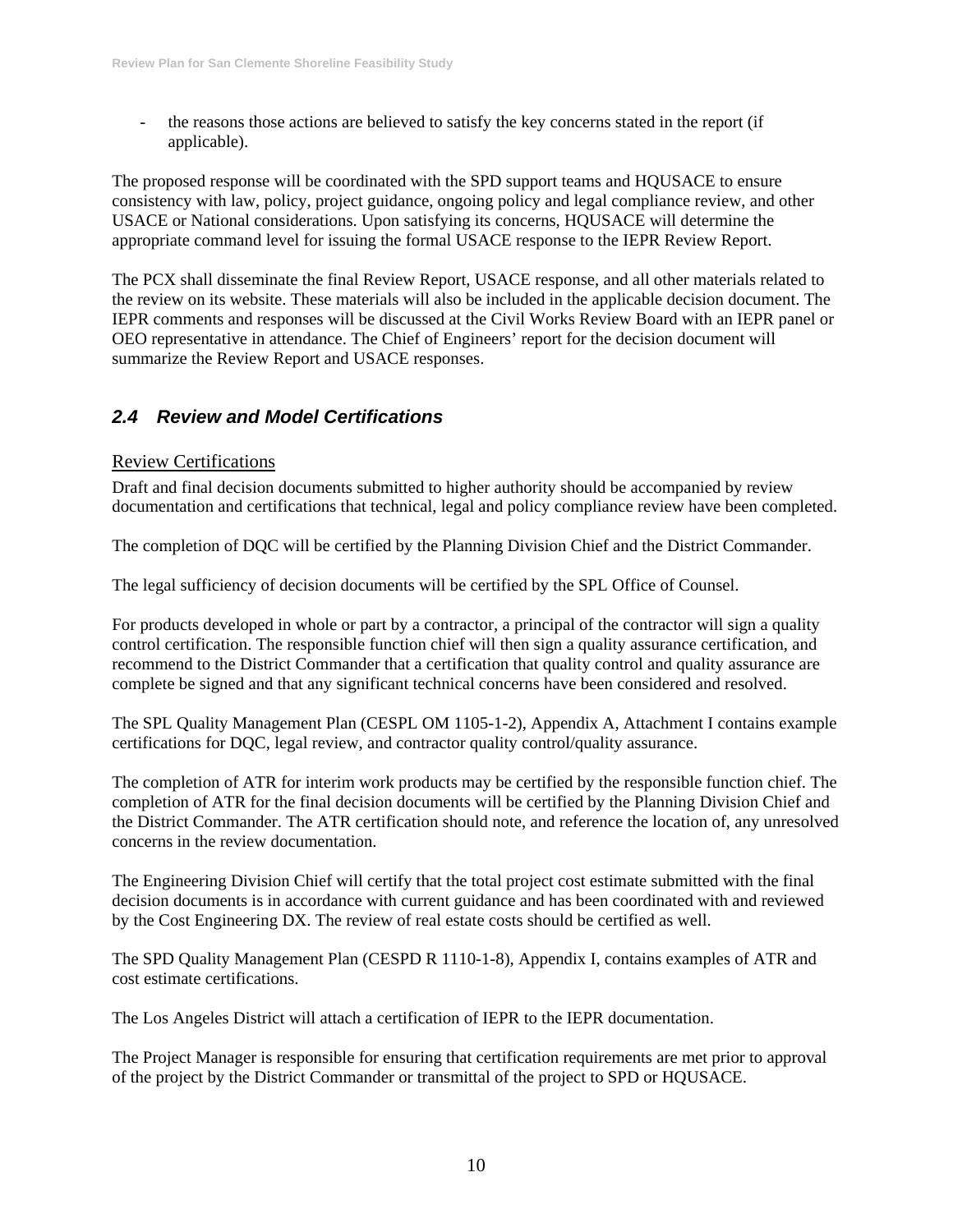The project summary accompanying the final feasibility report and EIS/EIR will:

- present the dates of the certifications of the technical and legal adequacy of the final report;
- describe the involvement of the PCX;
- summarize the involvement of the Cost Engineering DX in the approval of the total project cost estimate; and
- summarize the review and approval of real estate cost estimates.

HQUSACE is responsible for confirming the technical, policy, and legal compliance of planning products; supporting the resolution of issues requiring HQUSACE, ASA(CW) or OMB decisions; continuously evaluating the overall project development process, including the review and policy compliance processes; and recommending appropriate changes when warranted.

#### Model Certifications

The PCX has already coordinated with the PDT on the Economics and Storm Damage model to be utilized for this study. This model was accepted for use in the evaluation of alternatives for the San Clemente Shoreline Feasibility Study as of June 2006.

See EC 1105-2-407, *Planning Models Improvement Program* (May 31, 2005).

## *2.5 Tasks, Timing, Sequence, and Costs*

The anticipated tasks, timing, sequence, and costs for the review of the *San Clemente Shoreline Feasibility Study* are included in P2 under project number 104713. The schedule will be updated as the study progresses.

The planned schedule for review of the draft feasibility report is presented in Table 4.

| <b>Review Milestone</b>                                              | <b>ATR Team Involvement</b>                | <b>Scheduled/Actual Date</b> |
|----------------------------------------------------------------------|--------------------------------------------|------------------------------|
| SPD Planning Milestone F1                                            |                                            | <b>July 2003</b>             |
| ATR of Draft F3 Report                                               | <b>ATR Team</b>                            | October 2004                 |
| SPD Planning Milestone F3/Feasibility Scoping<br>Meeting             | <b>ATR Team</b>                            | Dec 2004                     |
| ATR of Draft F4 Report                                               | <b>ATR Team</b>                            | March 2008                   |
| F4 Milestone Review Conference                                       | <b>ATR Team</b>                            | <b>July 2008</b>             |
| <b>IEPR</b>                                                          | To be identified by<br><b>Coastal-PCX</b>  | <b>TBA</b>                   |
| ATR of AFB Report                                                    |                                            | June 2009                    |
| SPD Planning Milestone F4a/Alternative<br>Formulation Briefing (AFB) | <b>Coastal-PCX ATR Team</b>                | <b>July 2009</b>             |
| ATR of Draft Report                                                  | <b>Coastal-PCX ATR Team</b>                | August 2009                  |
| In Progress Review (IPR)                                             | <b>Coastal ATR Team</b><br>(if needed)     | August 2009                  |
| Public Review of Draft Report                                        |                                            | September 2009               |
| Civil Works Review Board (CWRB)                                      | <b>Coastal-PCX ATR Team</b>                | December 2009                |
| <b>State and Agency Review of Draft Report</b>                       |                                            | January 2010                 |
| <b>ATR</b> of Final Report                                           | <b>Coastal-PCX ATR Team</b><br>(if needed) | <b>TBA</b>                   |
| Final Report Submission                                              |                                            | April 2010                   |

#### **Table 4 Tasks, Timing, Sequence, and Costs of Review of the Feasibility Report**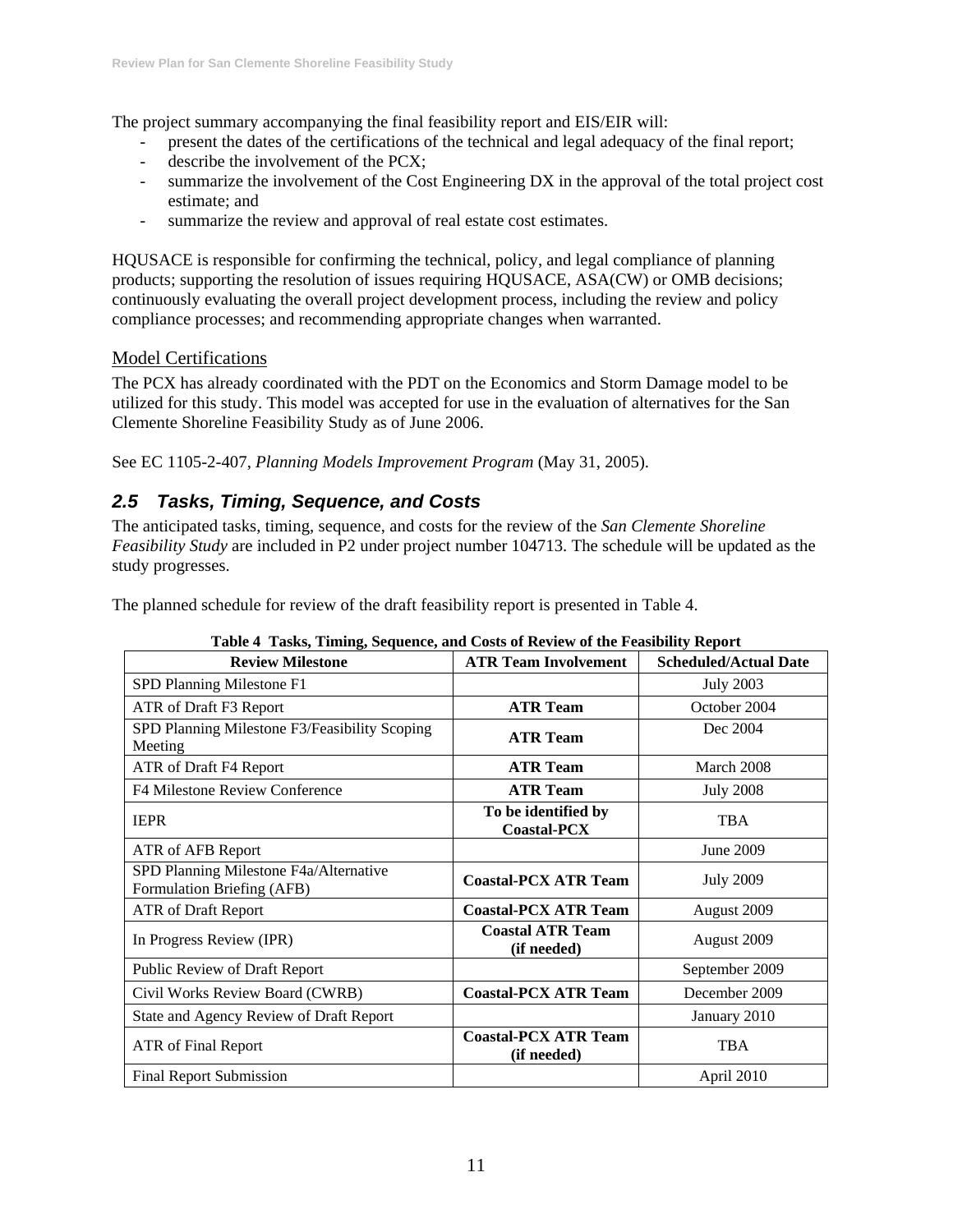|                     | Table 5 Estimated bludy Cost |
|---------------------|------------------------------|
| <b>Description</b>  | <b>Total</b>                 |
| Program Man         | \$257,000                    |
| Cost Eng            | \$62,700                     |
| Geotechnical        | \$327,000                    |
| <b>Coastal Eng</b>  | \$565,000                    |
| ATR                 | \$103,000                    |
| Econ                | \$364,000                    |
| RE                  | \$40,000                     |
| Env                 | \$375,000                    |
| Plan Form           | \$898,300                    |
| Public Inv          | \$23,000                     |
| <b>Study Report</b> | \$220,000                    |
| PM                  | \$92,000                     |
| <b>TOTAL</b>        | \$3,200,000                  |

The planned study cost for the San Clemente feasibility study is presented in Table 5. **Table 5 Estimated Study Cost** 

## **3 Public Participation**

The Los Angeles District and local sponsor, the City of San Clemente, will work together to ensure that all interested organizations and members of the public are kept informed of the study progress and results. Individuals and organizations will be notified in advance of the release of key documents and public meetings.

## *3.1 Review Plan*

This Review Plan for the *San Clemente Shoreline Feasibility Study* will be posted on the Los Angeles District's public webpage for the study:

http://www.spl.usace.army.mil/cms/index.php?option=com\_content&task=view&id=1140&Itemid=32

The public will be able to submit their comments on the Review Plan via the webpage. For inquiries about this Review Plan, the points of contact are:

Los Angeles District: Project Manager (213) 452-3829 Lead Planner (213)452-3810

Coastal Storm Damage Reduction PCX: PCX Project Team Member (718) 765-7071

### *3.2 Decision Documents*

The draft feasibility report and EIS/EIR will be released for public review and posted on the Los Angeles District's public webpage for the study:

http://www.spl.usace.army.mil/cms/index.php?option=com\_content&task=section&id=5&Itemid=31 Information about how to submit comments will be posted on the webpage.